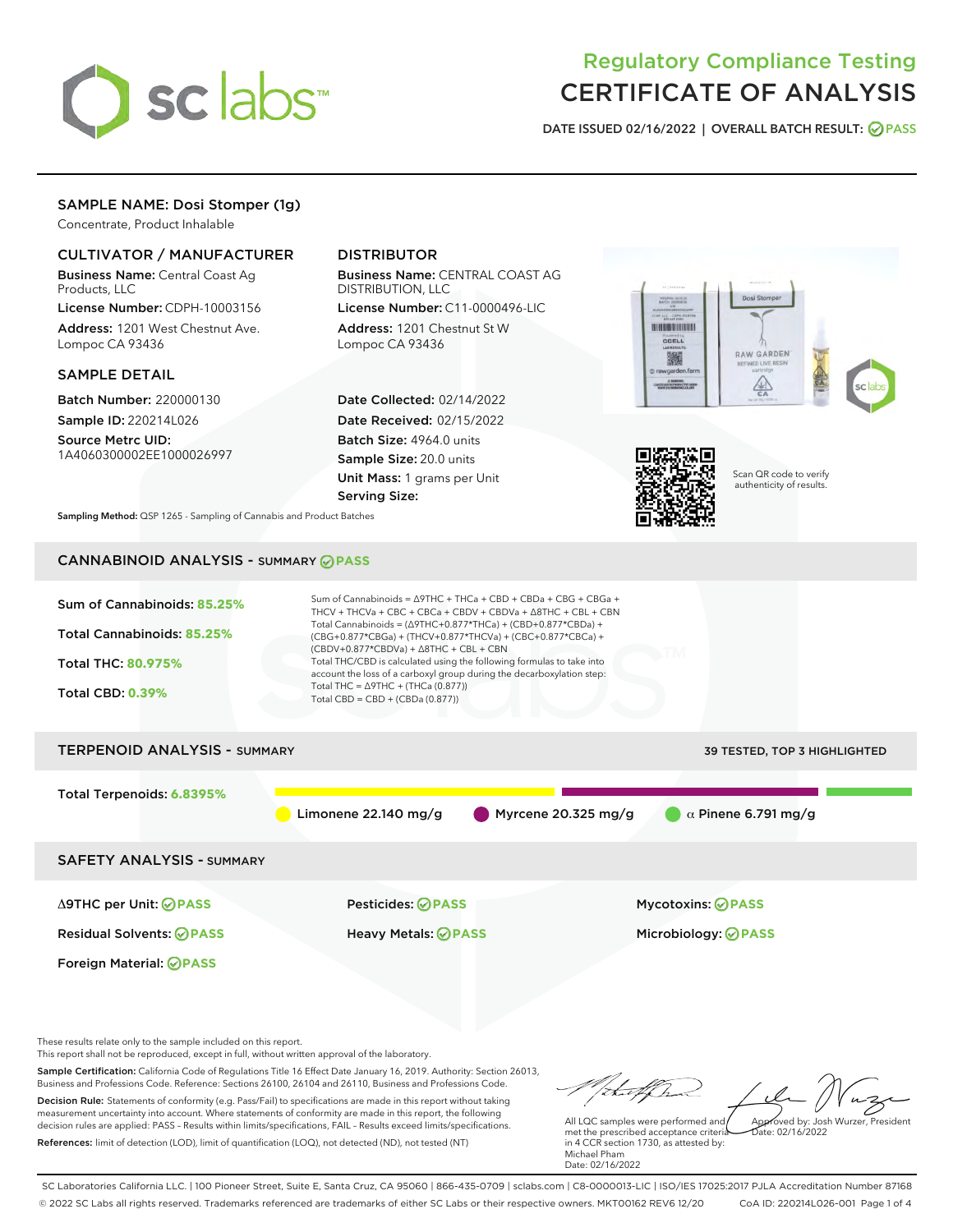



DOSI STOMPER (1G) | DATE ISSUED 02/16/2022 | OVERALL BATCH RESULT: @ PASS

#### CANNABINOID TEST RESULTS - 02/15/2022 2 PASS

Tested by high-performance liquid chromatography with diode-array detection (HPLC-DAD). **Method:** QSP 1157 - Analysis of Cannabinoids by HPLC-DAD

#### TOTAL CANNABINOIDS: **85.25%**

Total Cannabinoids (Total THC) + (Total CBD) + (Total CBG) + (Total THCV) + (Total CBC) + (Total CBDV) + ∆8THC + CBL + CBN

TOTAL THC: **80.975%** Total THC (∆9THC+0.877\*THCa)

TOTAL CBD: **0.39%**

Total CBD (CBD+0.877\*CBDa)

TOTAL CBG: 2.853% Total CBG (CBG+0.877\*CBGa)

TOTAL THCV: 0.45% Total THCV (THCV+0.877\*THCVa)

TOTAL CBC: ND Total CBC (CBC+0.877\*CBCa)

TOTAL CBDV: ND Total CBDV (CBDV+0.877\*CBDVa)

| <b>COMPOUND</b>  | LOD/LOQ<br>(mg/g)          | <b>MEASUREMENT</b><br><b>UNCERTAINTY</b><br>(mg/g) | <b>RESULT</b><br>(mg/g) | <b>RESULT</b><br>(%) |
|------------------|----------------------------|----------------------------------------------------|-------------------------|----------------------|
| <b>A9THC</b>     | 0.06 / 0.26                | ±27.855                                            | 809.75                  | 80.975               |
| <b>CBG</b>       | 0.06/0.19                  | ±1.124                                             | 28.53                   | 2.853                |
| <b>THCV</b>      | 0.1 / 0.2                  | ±0.22                                              | 4.5                     | 0.45                 |
| <b>CBD</b>       | 0.07/0.29                  | ±0.181                                             | 3.90                    | 0.390                |
| $\triangle$ 8THC | 0.1 / 0.4                  | ±0.23                                              | 2.9                     | 0.29                 |
| <b>CBN</b>       | 0.1 / 0.3                  | ±0.19                                              | 2.9                     | 0.29                 |
| <b>THCa</b>      | 0.05/0.14                  | N/A                                                | <b>ND</b>               | <b>ND</b>            |
| <b>THCVa</b>     | 0.07/0.20                  | N/A                                                | <b>ND</b>               | <b>ND</b>            |
| <b>CBDa</b>      | 0.02/0.19                  | N/A                                                | <b>ND</b>               | <b>ND</b>            |
| <b>CBDV</b>      | 0.04/0.15                  | N/A                                                | <b>ND</b>               | <b>ND</b>            |
| <b>CBDVa</b>     | 0.03/0.53                  | N/A                                                | <b>ND</b>               | <b>ND</b>            |
| <b>CBGa</b>      | 0.1/0.2                    | N/A                                                | <b>ND</b>               | <b>ND</b>            |
| <b>CBL</b>       | 0.06 / 0.24                | N/A                                                | <b>ND</b>               | <b>ND</b>            |
| <b>CBC</b>       | 0.2 / 0.5                  | N/A                                                | <b>ND</b>               | <b>ND</b>            |
| <b>CBCa</b>      | 0.07 / 0.28                | N/A                                                | <b>ND</b>               | <b>ND</b>            |
|                  | <b>SUM OF CANNABINOIDS</b> |                                                    | $852.5 \,\mathrm{mg/g}$ | 85.25%               |

#### **UNIT MASS: 1 grams per Unit**

| ∆9THC per Unit                         | 1100 per-package limit | 809.75 mg/unit  | <b>PASS</b> |
|----------------------------------------|------------------------|-----------------|-------------|
| <b>Total THC per Unit</b>              |                        | 809.75 mg/unit  |             |
| <b>CBD per Unit</b>                    |                        | 3.90 mg/unit    |             |
| <b>Total CBD per Unit</b>              |                        | 3.90 mg/unit    |             |
| <b>Sum of Cannabinoids</b><br>per Unit |                        | 852.5 mg/unit   |             |
| <b>Total Cannabinoids</b><br>per Unit  |                        | $852.5$ mg/unit |             |

| <b>COMPOUND</b>         | LOD/LOQ<br>(mg/g)    | <b>MEASUREMENT</b><br><b>UNCERTAINTY</b><br>(mg/g) | <b>RESULT</b><br>(mg/g)                         | <b>RESULT</b><br>(%) |
|-------------------------|----------------------|----------------------------------------------------|-------------------------------------------------|----------------------|
| Limonene                | 0.005 / 0.016        | ±0.3166                                            | 22.140                                          | 2.2140               |
| <b>Myrcene</b>          | 0.008 / 0.025        | ±0.2622                                            | 20.325                                          | 2.0325               |
| $\alpha$ Pinene         | 0.005 / 0.017        | ±0.0584                                            | 6.791                                           | 0.6791               |
| $\beta$ Pinene          | 0.004 / 0.014        | ±0.0500                                            | 4.348                                           | 0.4348               |
| $\beta$ Caryophyllene   | 0.004 / 0.012        | ±0.1491                                            | 4.189                                           | 0.4189               |
| Ocimene                 | 0.011 / 0.038        | ±0.1158                                            | 3.607                                           | 0.3607               |
| Linalool                | 0.009 / 0.032        | ±0.0749                                            | 1.971                                           | 0.1971               |
| Terpinolene             | 0.008 / 0.026        | ±0.0290                                            | 1.413                                           | 0.1413               |
| $\alpha$ Humulene       | 0.009 / 0.029        | ±0.0306                                            | 0.954                                           | 0.0954               |
| Fenchol                 | 0.010/0.034          | ±0.0304                                            | 0.785                                           | 0.0785               |
| Camphene                | 0.005 / 0.015        | ±0.0053                                            | 0.463                                           | 0.0463               |
| <b>Terpineol</b>        | 0.016 / 0.055        | ±0.0261                                            | 0.425                                           | 0.0425               |
| trans-ß-Farnesene       | 0.008 / 0.025        | ±0.0111                                            | 0.312                                           | 0.0312               |
| <b>Borneol</b>          | 0.005 / 0.016        | ±0.0057                                            | 0.136                                           | 0.0136               |
| Fenchone                | 0.009/0.028          | ±0.0030                                            | 0.102                                           | 0.0102               |
| $\alpha$ Bisabolol      | 0.008 / 0.026        | ±0.0034                                            | 0.063                                           | 0.0063               |
| $\gamma$ Terpinene      | 0.006 / 0.018        | ±0.0010                                            | 0.057                                           | 0.0057               |
| Nerolidol               | 0.009 / 0.028        | ±0.0035                                            | 0.056                                           | 0.0056               |
| $\alpha$ Phellandrene   | 0.006 / 0.020        | ±0.0007                                            | 0.055                                           | 0.0055               |
| $\alpha$ Terpinene      | 0.005 / 0.017        | ±0.0008                                            | 0.051                                           | 0.0051               |
| Guaiol                  | <i>0.009 / 0.030</i> | ±0.0017                                            | 0.036                                           | 0.0036               |
| 3 Carene                | 0.005 / 0.018        | ±0.0005                                            | 0.035                                           | 0.0035               |
| Sabinene Hydrate        | 0.006 / 0.022        | ±0.0011                                            | 0.029                                           | 0.0029               |
| Eucalyptol              | 0.006 / 0.018        | ±0.0005                                            | 0.019                                           | 0.0019               |
| Geraniol                | 0.002 / 0.007        | ±0.0008                                            | 0.019                                           | 0.0019               |
| Citronellol             | 0.003 / 0.010        | ±0.0007                                            | 0.014                                           | 0.0014               |
| p-Cymene                | 0.005 / 0.016        | N/A                                                | <loq< th=""><th><loq< th=""></loq<></th></loq<> | <loq< th=""></loq<>  |
| Nerol                   | 0.003 / 0.011        | N/A                                                | <loq< th=""><th><loq< th=""></loq<></th></loq<> | <loq< th=""></loq<>  |
| Caryophyllene<br>Oxide  | 0.010 / 0.033        | N/A                                                | <loq< th=""><th><loq< th=""></loq<></th></loq<> | <loq< th=""></loq<>  |
| Sabinene                | 0.004 / 0.014        | N/A                                                | ND.                                             | ND.                  |
| (-)-Isopulegol          | 0.005 / 0.016        | N/A                                                | ND                                              | <b>ND</b>            |
| Camphor                 | 0.006 / 0.019        | N/A                                                | ND                                              | ND                   |
| Isoborneol              | 0.004 / 0.012        | N/A                                                | ND                                              | ND                   |
| Menthol                 | 0.008 / 0.025        | N/A                                                | ND                                              | ND                   |
| R-(+)-Pulegone          | 0.003 / 0.011        | N/A                                                | ND                                              | ND                   |
| <b>Geranyl Acetate</b>  | 0.004 / 0.014        | N/A                                                | ND                                              | ND                   |
| $\alpha$ Cedrene        | 0.005 / 0.016        | N/A                                                | ND                                              | ND                   |
| Valencene               | 0.009 / 0.030        | N/A                                                | ND                                              | ND                   |
| Cedrol                  | 0.008 / 0.027        | N/A                                                | ND                                              | ND                   |
| <b>TOTAL TERPENOIDS</b> |                      |                                                    | 68.395 mg/g                                     | 6.8395%              |

SC Laboratories California LLC. | 100 Pioneer Street, Suite E, Santa Cruz, CA 95060 | 866-435-0709 | sclabs.com | C8-0000013-LIC | ISO/IES 17025:2017 PJLA Accreditation Number 87168 © 2022 SC Labs all rights reserved. Trademarks referenced are trademarks of either SC Labs or their respective owners. MKT00162 REV6 12/20 CoA ID: 220214L026-001 Page 2 of 4

# TERPENOID TEST RESULTS - 02/16/2022

Terpene analysis utilizing gas chromatography-flame ionization detection (GC-FID). **Method:** QSP 1192 - Analysis of Terpenoids by GC-FID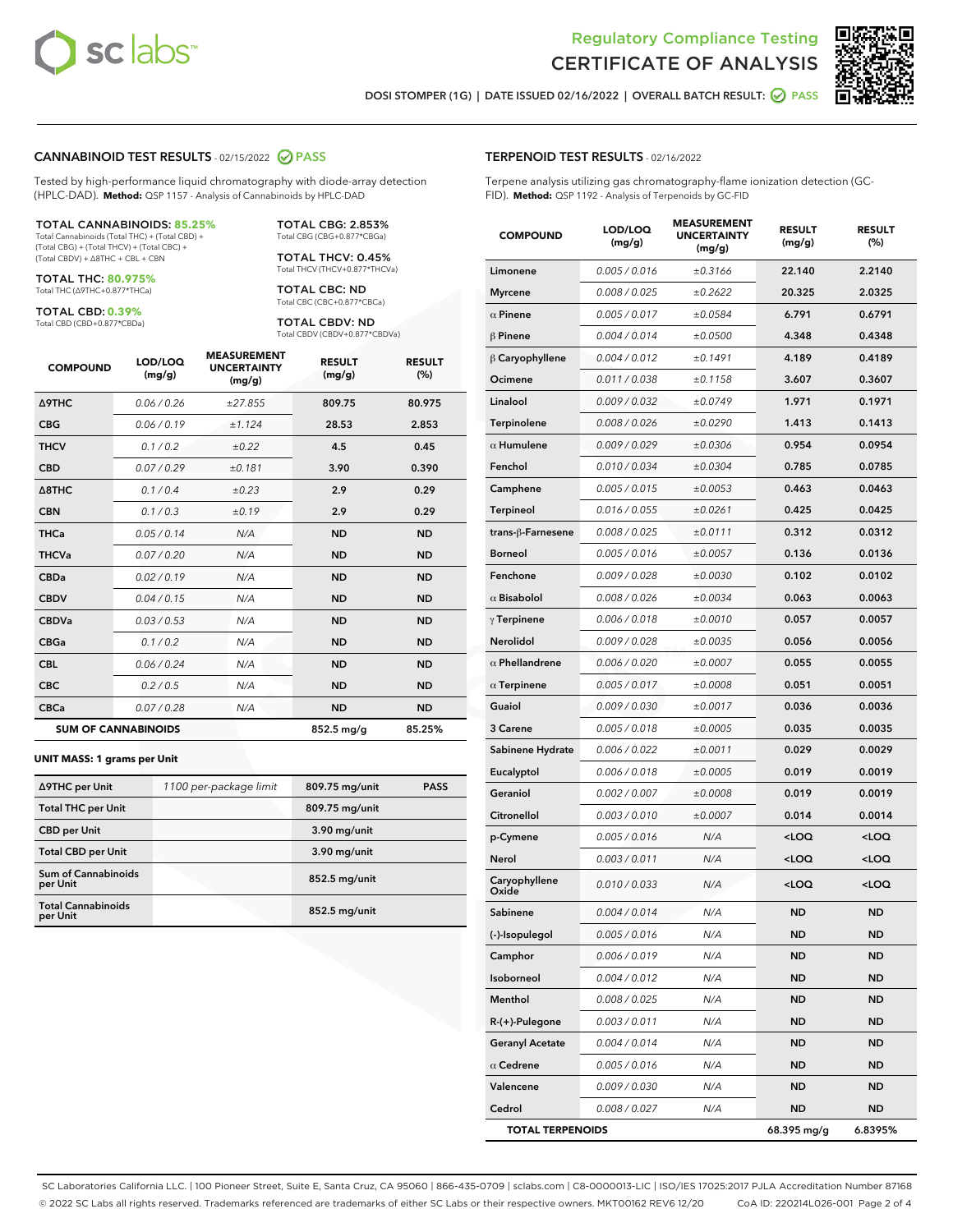



DOSI STOMPER (1G) | DATE ISSUED 02/16/2022 | OVERALL BATCH RESULT:  $\bigcirc$  PASS

# CATEGORY 1 PESTICIDE TEST RESULTS - 02/16/2022 2 PASS

Pesticide and plant growth regulator analysis utilizing high-performance liquid chromatography-mass spectrometry (HPLC-MS) or gas chromatography-mass spectrometry (GC-MS). \*GC-MS utilized where indicated. **Method:** QSP 1212 - Analysis of Pesticides and Mycotoxins by LC-MS or QSP 1213 - Analysis of Pesticides by GC-MS

| <b>COMPOUND</b>             | LOD/LOQ<br>$(\mu g/g)$ | <b>ACTION</b><br><b>LIMIT</b><br>$(\mu q/q)$ | <b>MEASUREMENT</b><br><b>UNCERTAINTY</b><br>$(\mu g/g)$ | <b>RESULT</b><br>$(\mu g/g)$ | <b>RESULT</b> |
|-----------------------------|------------------------|----------------------------------------------|---------------------------------------------------------|------------------------------|---------------|
| Aldicarb                    | 0.03 / 0.08            | $\ge$ LOD                                    | N/A                                                     | <b>ND</b>                    | <b>PASS</b>   |
| Carbofuran                  | 0.02 / 0.05            | $\ge$ LOD                                    | N/A                                                     | <b>ND</b>                    | <b>PASS</b>   |
| Chlordane*                  | 0.03 / 0.08            | $\ge$ LOD                                    | N/A                                                     | <b>ND</b>                    | <b>PASS</b>   |
| Chlorfenapyr*               | 0.03/0.10              | $\ge$ LOD                                    | N/A                                                     | <b>ND</b>                    | <b>PASS</b>   |
| Chlorpyrifos                | 0.02 / 0.06            | $\ge$ LOD                                    | N/A                                                     | <b>ND</b>                    | <b>PASS</b>   |
| Coumaphos                   | 0.02 / 0.07            | $\ge$ LOD                                    | N/A                                                     | <b>ND</b>                    | <b>PASS</b>   |
| Daminozide                  | 0.02 / 0.07            | $\ge$ LOD                                    | N/A                                                     | <b>ND</b>                    | <b>PASS</b>   |
| <b>DDVP</b><br>(Dichlorvos) | 0.03/0.09              | $\ge$ LOD                                    | N/A                                                     | <b>ND</b>                    | <b>PASS</b>   |
| Dimethoate                  | 0.03 / 0.08            | $\ge$ LOD                                    | N/A                                                     | <b>ND</b>                    | <b>PASS</b>   |
| Ethoprop(hos)               | 0.03/0.10              | $\ge$ LOD                                    | N/A                                                     | <b>ND</b>                    | <b>PASS</b>   |
| Etofenprox                  | 0.02/0.06              | $>$ LOD                                      | N/A                                                     | <b>ND</b>                    | <b>PASS</b>   |
| Fenoxycarb                  | 0.03 / 0.08            | $\ge$ LOD                                    | N/A                                                     | <b>ND</b>                    | <b>PASS</b>   |
| Fipronil                    | 0.03/0.08              | $>$ LOD                                      | N/A                                                     | <b>ND</b>                    | <b>PASS</b>   |
| Imazalil                    | 0.02 / 0.06            | $\ge$ LOD                                    | N/A                                                     | <b>ND</b>                    | <b>PASS</b>   |
| Methiocarb                  | 0.02 / 0.07            | $\ge$ LOD                                    | N/A                                                     | <b>ND</b>                    | <b>PASS</b>   |
| Methyl<br>parathion         | 0.03/0.10              | $>$ LOD                                      | N/A                                                     | <b>ND</b>                    | <b>PASS</b>   |
| <b>Mevinphos</b>            | 0.03/0.09              | $>$ LOD                                      | N/A                                                     | <b>ND</b>                    | <b>PASS</b>   |
| Paclobutrazol               | 0.02 / 0.05            | $>$ LOD                                      | N/A                                                     | <b>ND</b>                    | <b>PASS</b>   |
| Propoxur                    | 0.03/0.09              | $\ge$ LOD                                    | N/A                                                     | <b>ND</b>                    | <b>PASS</b>   |
| Spiroxamine                 | 0.03 / 0.08            | $\ge$ LOD                                    | N/A                                                     | <b>ND</b>                    | <b>PASS</b>   |
| Thiacloprid                 | 0.03/0.10              | $\ge$ LOD                                    | N/A                                                     | <b>ND</b>                    | <b>PASS</b>   |

#### CATEGORY 2 PESTICIDE TEST RESULTS - 02/16/2022 2 PASS

| <b>COMPOUND</b>          | LOD/LOQ<br>$(\mu g/g)$ | <b>ACTION</b><br><b>LIMIT</b><br>$(\mu g/g)$ | <b>MEASUREMENT</b><br><b>UNCERTAINTY</b><br>$(\mu g/g)$ | <b>RESULT</b><br>$(\mu g/g)$ | <b>RESULT</b> |
|--------------------------|------------------------|----------------------------------------------|---------------------------------------------------------|------------------------------|---------------|
| Abamectin                | 0.03/0.10              | 0.1                                          | N/A                                                     | <b>ND</b>                    | <b>PASS</b>   |
| Acephate                 | 0.02/0.07              | 0.1                                          | N/A                                                     | <b>ND</b>                    | <b>PASS</b>   |
| Acequinocyl              | 0.02/0.07              | 0.1                                          | N/A                                                     | <b>ND</b>                    | <b>PASS</b>   |
| Acetamiprid              | 0.02/0.05              | 0.1                                          | N/A                                                     | <b>ND</b>                    | <b>PASS</b>   |
| Azoxystrobin             | 0.02/0.07              | 0.1                                          | N/A                                                     | <b>ND</b>                    | <b>PASS</b>   |
| <b>Bifenazate</b>        | 0.01/0.04              | 0.1                                          | N/A                                                     | <b>ND</b>                    | <b>PASS</b>   |
| <b>Bifenthrin</b>        | 0.02 / 0.05            | 3                                            | N/A                                                     | <b>ND</b>                    | <b>PASS</b>   |
| <b>Boscalid</b>          | 0.03/0.09              | 0.1                                          | N/A                                                     | <b>ND</b>                    | <b>PASS</b>   |
| Captan                   | 0.19/0.57              | 0.7                                          | N/A                                                     | <b>ND</b>                    | <b>PASS</b>   |
| Carbaryl                 | 0.02/0.06              | 0.5                                          | N/A                                                     | <b>ND</b>                    | <b>PASS</b>   |
| Chlorantranilip-<br>role | 0.04/0.12              | 10                                           | N/A                                                     | <b>ND</b>                    | <b>PASS</b>   |
| Clofentezine             | 0.03/0.09              | 0.1                                          | N/A                                                     | <b>ND</b>                    | <b>PASS</b>   |

# CATEGORY 2 PESTICIDE TEST RESULTS - 02/16/2022 continued

| <b>COMPOUND</b>               | LOD/LOQ<br>(µg/g) | <b>ACTION</b><br><b>LIMIT</b><br>$(\mu g/g)$ | <b>MEASUREMENT</b><br><b>UNCERTAINTY</b><br>(µg/g) | <b>RESULT</b><br>$(\mu g/g)$ | <b>RESULT</b> |
|-------------------------------|-------------------|----------------------------------------------|----------------------------------------------------|------------------------------|---------------|
| Cyfluthrin                    | 0.12 / 0.38       | $\overline{\mathcal{L}}$                     | N/A                                                | <b>ND</b>                    | <b>PASS</b>   |
| Cypermethrin                  | 0.11 / 0.32       | $\mathbf{1}$                                 | N/A                                                | <b>ND</b>                    | <b>PASS</b>   |
| Diazinon                      | 0.02 / 0.05       | 0.1                                          | N/A                                                | <b>ND</b>                    | <b>PASS</b>   |
| Dimethomorph                  | 0.03 / 0.09       | $\overline{c}$                               | N/A                                                | <b>ND</b>                    | <b>PASS</b>   |
| Etoxazole                     | 0.02 / 0.06       | 0.1                                          | N/A                                                | <b>ND</b>                    | <b>PASS</b>   |
| Fenhexamid                    | 0.03 / 0.09       | 0.1                                          | N/A                                                | <b>ND</b>                    | <b>PASS</b>   |
| Fenpyroximate                 | 0.02 / 0.06       | 0.1                                          | N/A                                                | <b>ND</b>                    | <b>PASS</b>   |
| Flonicamid                    | 0.03 / 0.10       | 0.1                                          | N/A                                                | <b>ND</b>                    | <b>PASS</b>   |
| Fludioxonil                   | 0.03 / 0.10       | 0.1                                          | N/A                                                | <b>ND</b>                    | <b>PASS</b>   |
| Hexythiazox                   | 0.02 / 0.07       | 0.1                                          | N/A                                                | <b>ND</b>                    | <b>PASS</b>   |
| Imidacloprid                  | 0.04 / 0.11       | 5                                            | N/A                                                | <b>ND</b>                    | <b>PASS</b>   |
| Kresoxim-methyl               | 0.02 / 0.07       | 0.1                                          | N/A                                                | <b>ND</b>                    | <b>PASS</b>   |
| <b>Malathion</b>              | 0.03 / 0.09       | 0.5                                          | N/A                                                | <b>ND</b>                    | <b>PASS</b>   |
| Metalaxyl                     | 0.02 / 0.07       | $\overline{2}$                               | N/A                                                | <b>ND</b>                    | <b>PASS</b>   |
| Methomyl                      | 0.03 / 0.10       | $\mathbf{1}$                                 | N/A                                                | <b>ND</b>                    | <b>PASS</b>   |
| Myclobutanil                  | 0.03 / 0.09       | 0.1                                          | N/A                                                | <b>ND</b>                    | <b>PASS</b>   |
| <b>Naled</b>                  | 0.02 / 0.07       | 0.1                                          | N/A                                                | <b>ND</b>                    | <b>PASS</b>   |
| Oxamyl                        | 0.04 / 0.11       | 0.5                                          | N/A                                                | <b>ND</b>                    | <b>PASS</b>   |
| Pentachloronitro-<br>benzene* | 0.03 / 0.09       | 0.1                                          | N/A                                                | <b>ND</b>                    | <b>PASS</b>   |
| Permethrin                    | 0.04/0.12         | 0.5                                          | N/A                                                | <b>ND</b>                    | <b>PASS</b>   |
| Phosmet                       | 0.03 / 0.10       | 0.1                                          | N/A                                                | <b>ND</b>                    | <b>PASS</b>   |
| Piperonylbu-<br>toxide        | 0.02 / 0.07       | 3                                            | N/A                                                | <b>ND</b>                    | <b>PASS</b>   |
| Prallethrin                   | 0.03 / 0.08       | 0.1                                          | N/A                                                | <b>ND</b>                    | <b>PASS</b>   |
| Propiconazole                 | 0.02 / 0.07       | 0.1                                          | N/A                                                | <b>ND</b>                    | <b>PASS</b>   |
| Pyrethrins                    | 0.04 / 0.12       | 0.5                                          | N/A                                                | <b>ND</b>                    | <b>PASS</b>   |
| Pyridaben                     | 0.02 / 0.07       | 0.1                                          | N/A                                                | <b>ND</b>                    | <b>PASS</b>   |
| Spinetoram                    | 0.02 / 0.07       | 0.1                                          | N/A                                                | <b>ND</b>                    | <b>PASS</b>   |
| Spinosad                      | 0.02 / 0.07       | 0.1                                          | N/A                                                | <b>ND</b>                    | <b>PASS</b>   |
| Spiromesifen                  | 0.02 / 0.05       | 0.1                                          | N/A                                                | <b>ND</b>                    | <b>PASS</b>   |
| Spirotetramat                 | 0.02 / 0.06       | 0.1                                          | N/A                                                | <b>ND</b>                    | <b>PASS</b>   |
| Tebuconazole                  | 0.02 / 0.07       | 0.1                                          | N/A                                                | <b>ND</b>                    | <b>PASS</b>   |
| Thiamethoxam                  | 0.03 / 0.10       | 5                                            | N/A                                                | <b>ND</b>                    | <b>PASS</b>   |
| Trifloxystrobin               | 0.03 / 0.08       | 0.1                                          | N/A                                                | <b>ND</b>                    | <b>PASS</b>   |

SC Laboratories California LLC. | 100 Pioneer Street, Suite E, Santa Cruz, CA 95060 | 866-435-0709 | sclabs.com | C8-0000013-LIC | ISO/IES 17025:2017 PJLA Accreditation Number 87168 © 2022 SC Labs all rights reserved. Trademarks referenced are trademarks of either SC Labs or their respective owners. MKT00162 REV6 12/20 CoA ID: 220214L026-001 Page 3 of 4